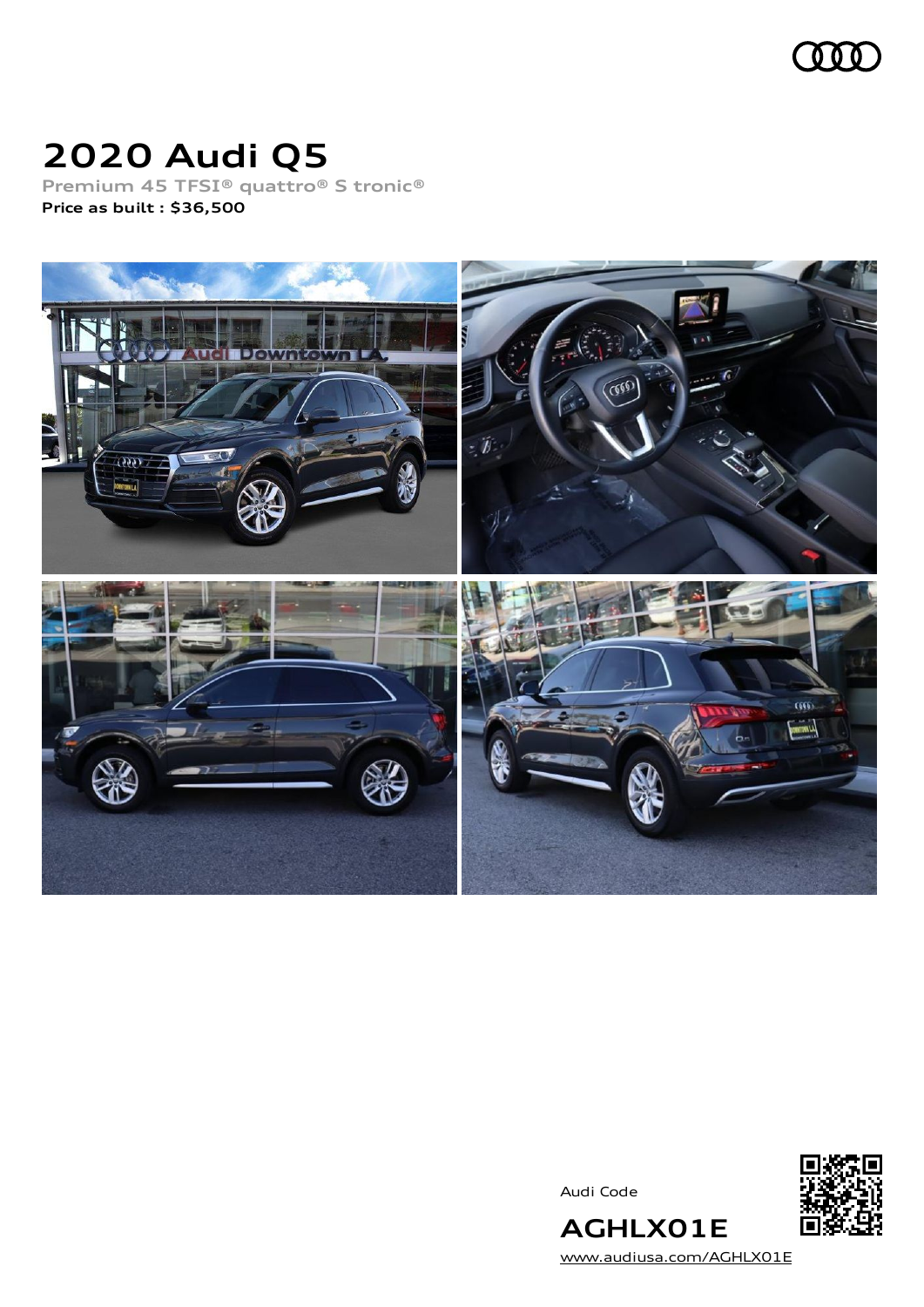# **Summary**

**Audi 2020 Audi Q5** Premium 45 TFSI® quattro® S tronic®

**Price as buil[t](#page-8-0)** \$36,500

## **Exterior colour**

Manhattan Gray metallic

#### **Interior colour**

| Seats     | Black        |
|-----------|--------------|
| Dashboard | Black        |
| Carpet    | <b>Black</b> |
| Headliner | Gray         |

### **Technical Specifications**

| Engine type                  | 2.0-liter four-cylinder                       |
|------------------------------|-----------------------------------------------|
| stroke                       | Displacement/Bore and 1,984/82.5 x 92.8 cc/mm |
| Torque                       | 273 lb-ft@rpm                                 |
| Top track speed              | 130 mph mph                                   |
| Acceleration (0 - 60<br>mph) | 5.9 seconds seconds                           |
| Recommended fuel             | Premium                                       |



### **Further Information**

| Warranty        | No           |
|-----------------|--------------|
| Mileage         | 23,470 miles |
| Type of vehicle | Used car     |
|                 |              |

#### **Audi Code** AGHLX01E

**Your configuration on www.audiusa.com** [www.audiusa.com/AGHLX01E](https://www.audiusa.com/AGHLX01E)

**Commission number** dcb60edf0a0e09b0652d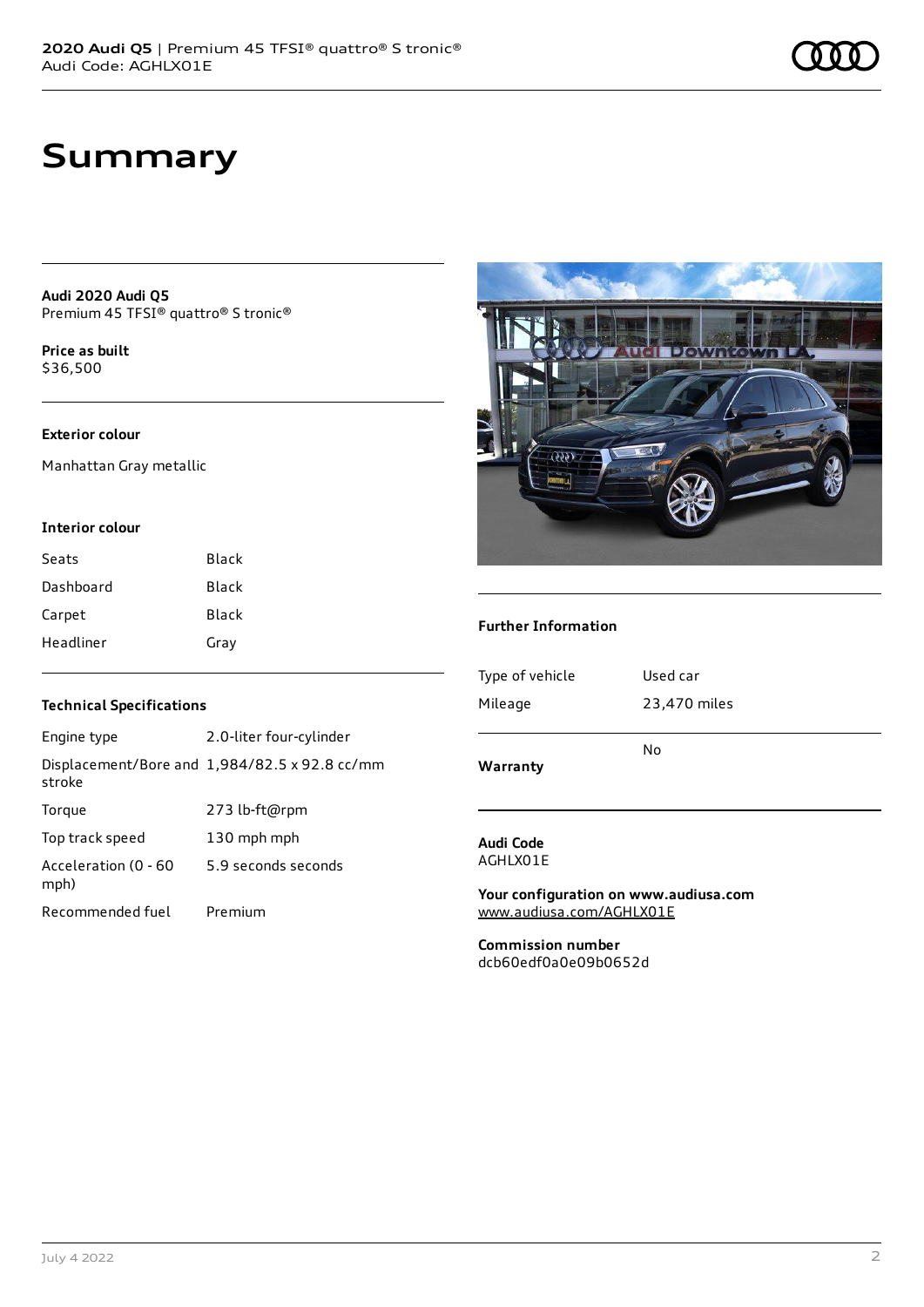

# **Standard features**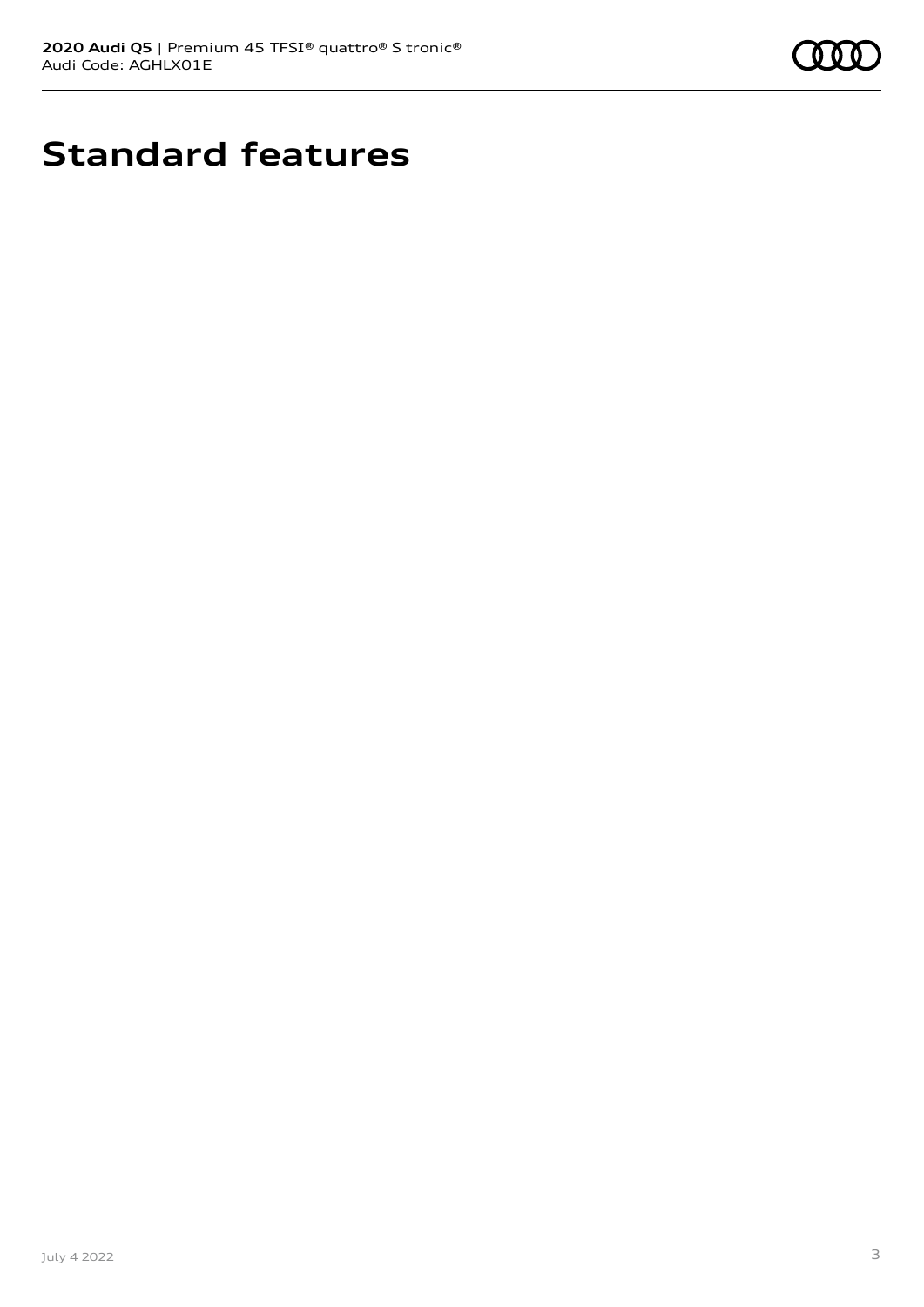# **Dealer remarks**

22/28 City/Highway MPG 22/28 City/Highway MPG Clean CARFAX. CARFAX One-Owner. Priced below KBB Fair Purchase Price! APPLE CAR PLAY, ANDROID AUTO, MULTI POINT SAFETY AND MECHANICAL INSPECTION PERFORMED BY CERTIFIED TECHNICIAN, NEW FILTERS, PERFORMED SERVICE, FRESH OIL CHANGE, NEW WINDSHIELD WIPERS, INTERIOR and EXTERIOR DETAILED FOR DELIVERY, 10 Speakers, 4-Wheel Disc Brakes, ABS brakes, Air Conditioning, Alloy wheels, AM/FM radio, Audi Advanced Key, Audi Phone Box, Audi Pre Sense Rear, Audi Side Assist, Audi smartphone interface (Apple CarPlay/Android Auto), Auto High-beam Headlights, Auto-Dimming Power Folding Exterior Mirrors, Auto-dimming Rear-View mirror, Automatic temperature control, Brake assist, Bumpers: body-color, Compass, Convenience Package, Convenience Plus Package, Delay-off headlights, Driver door bin, Driver Seat Memory, Driver vanity mirror, Dual front impact airbags, Dual front side impact airbags, Electronic Stability Control, Emergency communication system: Audi connect CARE, Exterior Parking Camera Rear, Four wheel independent suspension, Front anti-roll bar, Front Bucket Seats, Front Center Armrest, Front dual zone A/C, Front fog lights, Front reading lights, Garage door transmitter: HomeLink, Genuine wood console insert, Genuine wood dashboard insert, Genuine wood door panel insert, Heated 8-Way Power Front Bucket Seats, Heated door mirrors, Heated front seats, High intensity discharge headlights: Xenon plus, Illuminated entry, Leather Seating Surfaces, Leather Shift Knob, Leather steering wheel, Occupant sensing airbag, Outside temperature display, Overhead airbag, Overhead console, Panic alarm, Panoramic Sunroof, Passenger vanity mirror, Power door mirrors, Power driver seat, Power Liftgate, Power passenger seat, Power steering, Power windows, Radio data system, Radio: Audi Sound System w/7" Display, Rain sensing wipers, Rear air conditioning, Rear anti-roll bar, Rear fog lights, Rear reading lights, Rear seat center armrest, Rear window defroster, Rear window wiper, Remote keyless entry, Roof rack, Security system, SiriusXM All Access Service, Speed control, Speed-sensing steering, Speed-Sensitive Wipers, Split folding rear seat, Spoiler, Steering wheel mounted audio controls, Tachometer, Telescoping steering wheel, Tilt steering wheel, Traction control, Trip computer, Turn signal indicator mirrors, Variably intermittent wipers, Wheels: 18" 5-Arm-Turbine Design. Manhattan Gray Metallic 2020 Audi Q5 45 Premium quattro quattro 7-Speed Automatic S tronic 2.0L TFSI Plus government fees and taxes, any finance charges, \$85 dealer document processing charge, any electronic filing charge and any emission testing charge. Some of our Pre-Owned vehicles may be subject to unrepaired safety recalls. Check for a vehicle's unrepaired recalls by VIN at http://vinrcl.safercar.gov/vin/ #usedcarslosangeleS.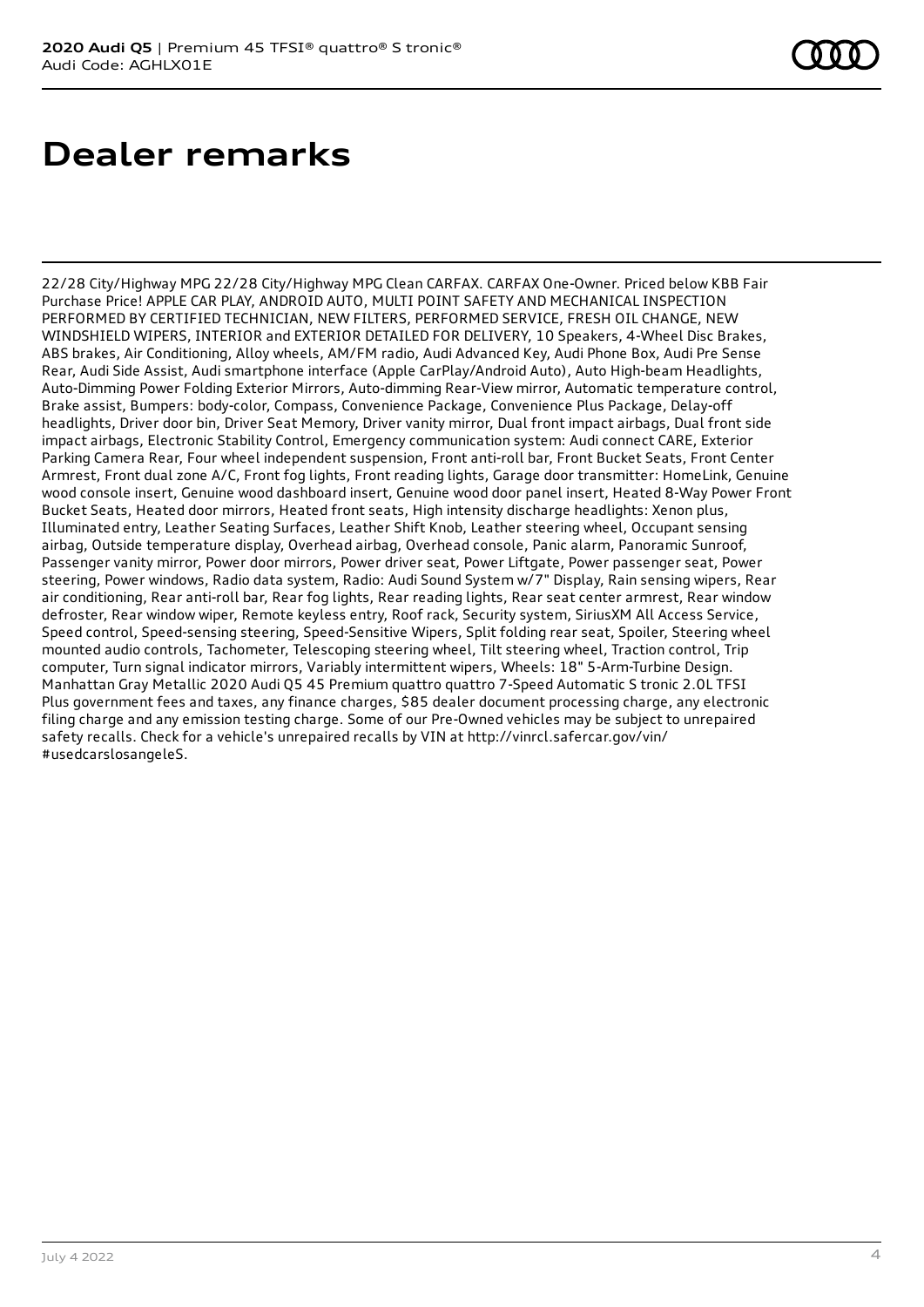Transmission Seven-speed S tronic® dual-clutch

automatic transmission

# **Technical Specifications**

## **Engineering | Performance**

| Engine type                                 | 2.0-liter four-cylinder                            | Steering type                              | Electromechanical power steering                                     |
|---------------------------------------------|----------------------------------------------------|--------------------------------------------|----------------------------------------------------------------------|
| Power Level                                 | 45                                                 |                                            | system                                                               |
| Displacement                                | 2.0 l                                              | Turning diameter, curb- 38.4 ft<br>to-curb |                                                                      |
| Max. output ps/hp                           | 248 @ rpm                                          | Steering ratio                             | 15.8:1                                                               |
| Towing capacity                             | 4,400-lb lb                                        |                                            |                                                                      |
| Torque                                      | 273 lb-ft@rpm                                      | Suspension                                 |                                                                      |
| Valvetrain                                  | 16-valve DOHC with Audi valvelift<br>system        | Front axle                                 | Five-link front suspension                                           |
| Acceleration (0 - 60<br>mph)                | 5.9 seconds seconds                                | Rear axle                                  | Five-link rear suspension                                            |
| Engine block                                | Cast-iron                                          |                                            |                                                                      |
| Induction/fuel injection Turbocharged/TFSI® |                                                    | <b>Brakes</b>                              |                                                                      |
| Cylinder head                               | Aluminum-alloy                                     | Front brakes                               | 13.3 (ventilated disc) in                                            |
| stroke                                      | Displacement/Bore and 1,984/82.5 x 92.8 cc/mm      | Rear brakes                                | 13.0 (ventilated disc) in                                            |
| Top track speed                             | 130 mph mph                                        | <b>Body</b>                                |                                                                      |
| <b>Electrical system</b>                    |                                                    | Material                                   | Multi-material body construction<br>(steel and aluminum composition) |
| Alternator                                  | 110-150 A                                          |                                            |                                                                      |
| <b>Battery</b>                              | 420 A/75 Ah                                        | <b>Warranty   Maintenance</b>              |                                                                      |
| Transmission   Drivetrain                   |                                                    | Warranty                                   | 4-year/50,000-mile Audi New<br>Vehicle Limited Warranty              |
| Drivetrain type                             | quattro® all-wheel drive with ultra®<br>technology |                                            |                                                                      |

**Steering**

## **(1/2)**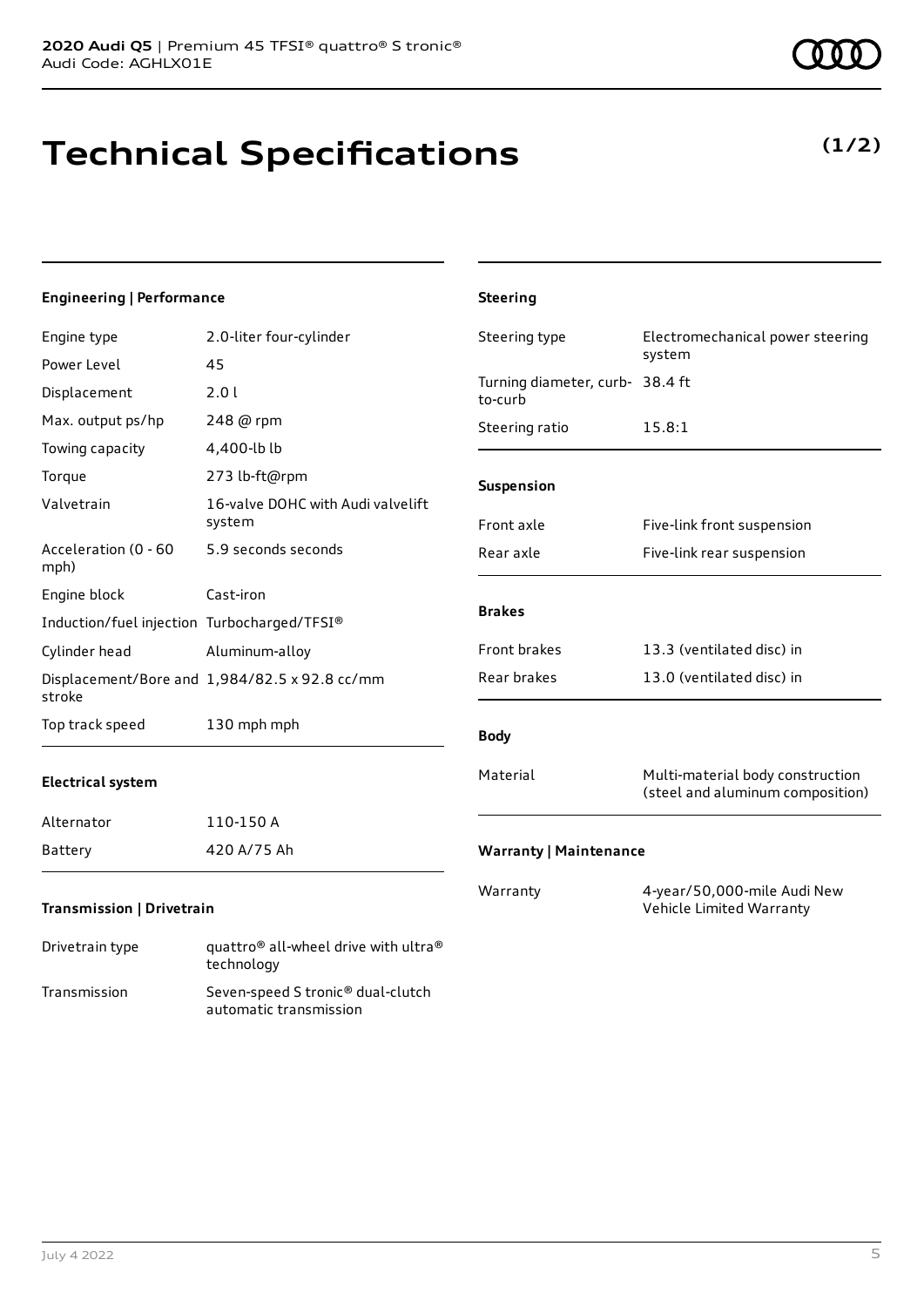# **Technical Specifications**

## **Exterior Measurements**

| Height                           | 65.3 in    |
|----------------------------------|------------|
| Overall width without<br>mirrors | 74.5 in    |
| Length                           | 183.6 in   |
| Wheelbase                        | $111.0$ in |
| Drag coefficient                 | 0.32 Cw    |
| Overall width with<br>mirrors    | 84 3 in    |
| Track rear                       | 63.3 in    |
| Track front                      | 63.6 in    |
| Curb weight                      | 4045 lb    |
| Ground clearance,<br>loaded      | 8.2 in     |

### **Interior measurements**

| Seating capacity                          | 5                      |
|-------------------------------------------|------------------------|
| Shoulder room, rear                       | 56.5 in                |
| Head room with front<br>sunroof           | 40.2 in                |
| Leg room, rear                            | 37.8 in                |
| Shoulder room, front                      | 57.7 in                |
| Head room with rear<br>sunroof            | 37.7 in                |
| Head room, rear                           | 39.3 in                |
| Leg room, front                           | 41.0 in                |
| Head room, front                          | 41.7 in                |
| Cargo volume, rear<br>seatbacks up/folded | 25.1/53.1 cu ft, cu ft |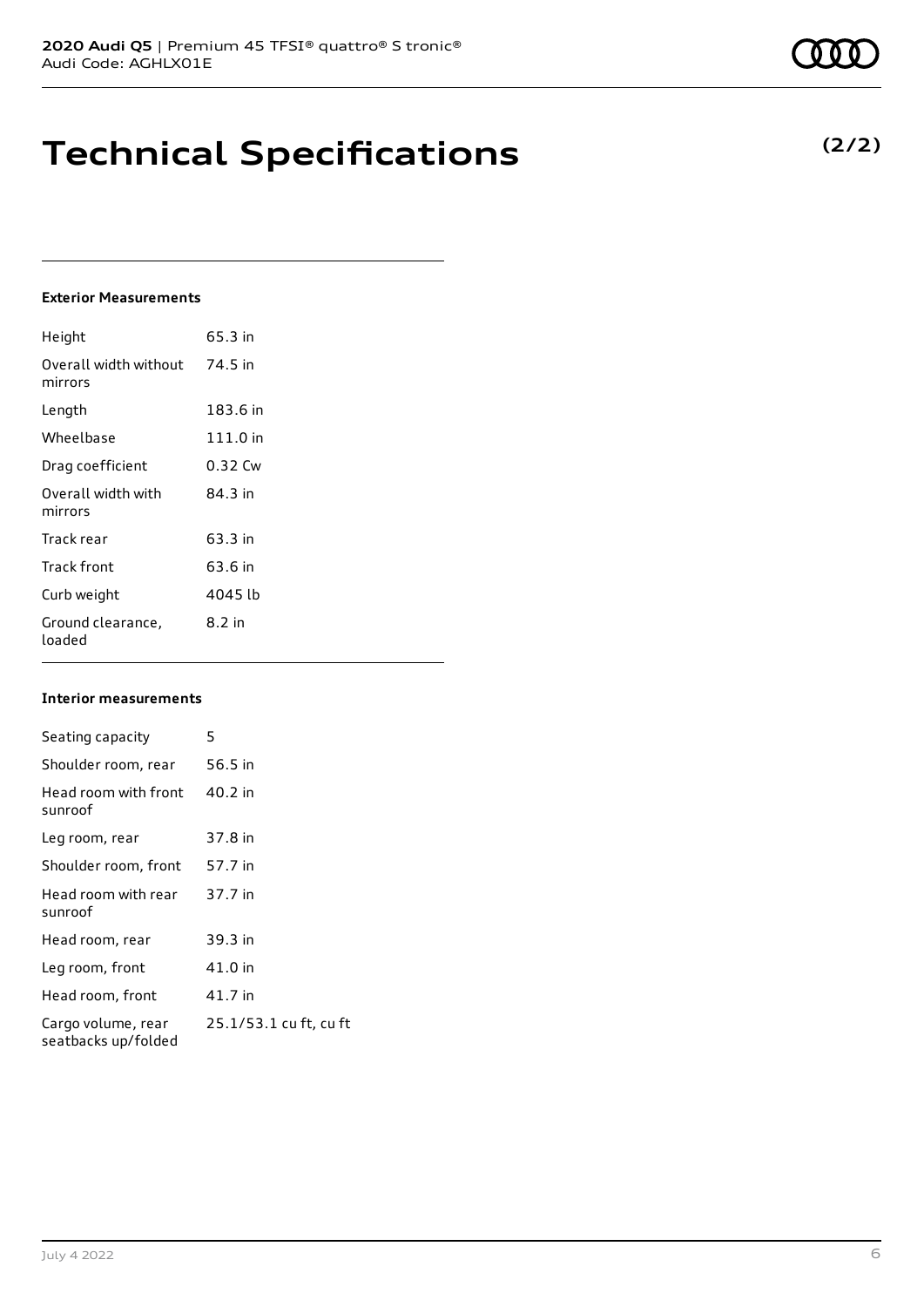## **Consumption- and emission**

### **Consumption by NEDC**

| urban       | 22 mpg |
|-------------|--------|
| extra-urban | 28 mpg |
| combined    | 24 mpg |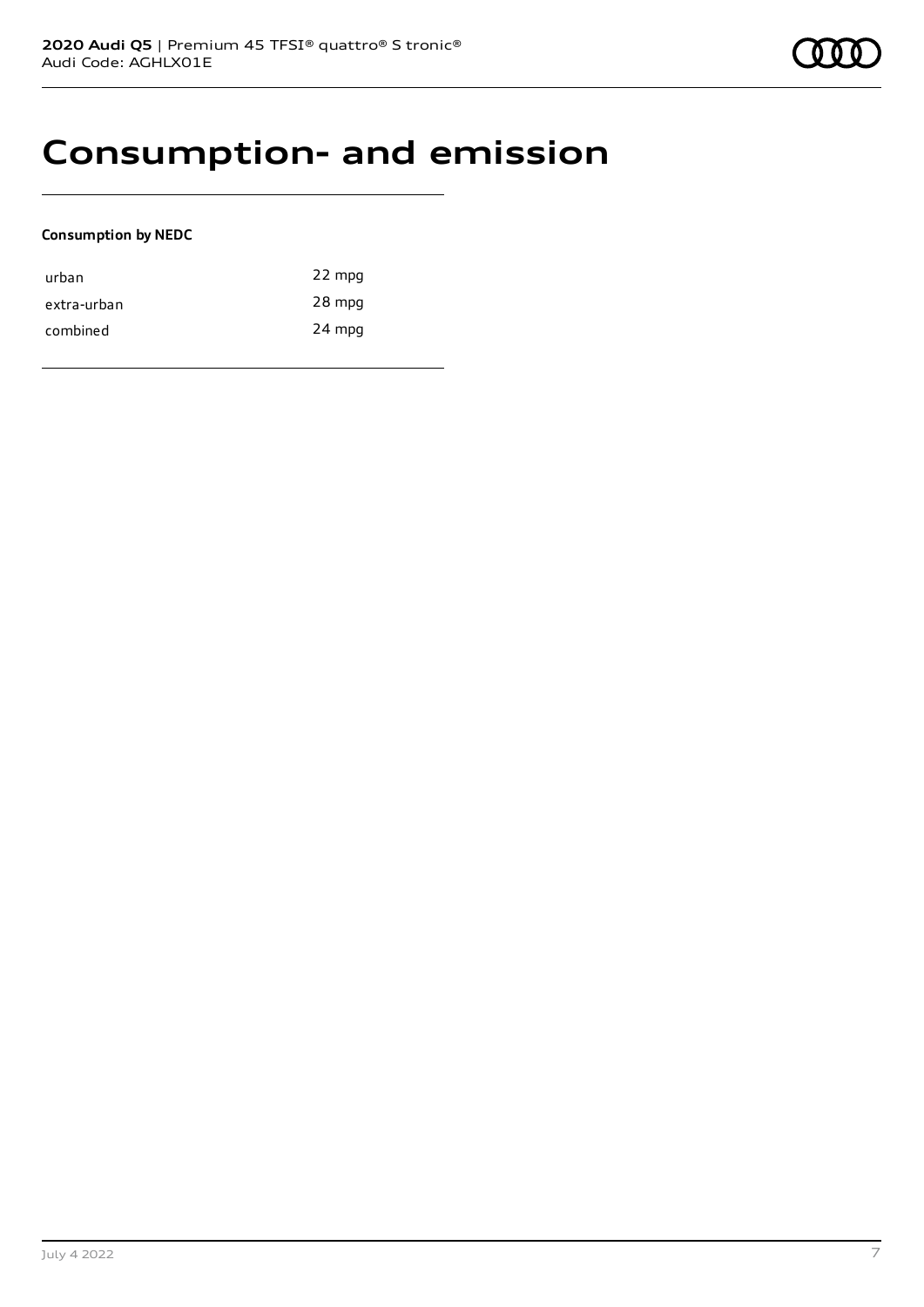

## **Contact**

Dealer **Audi Downtown LA**

1900 S Figueroa St 90007 Los Angeles **CA** 

Phone: 2137457200 FAX: 2137440989

www: [https://www.audidtla.com](https://www.audidtla.com/)